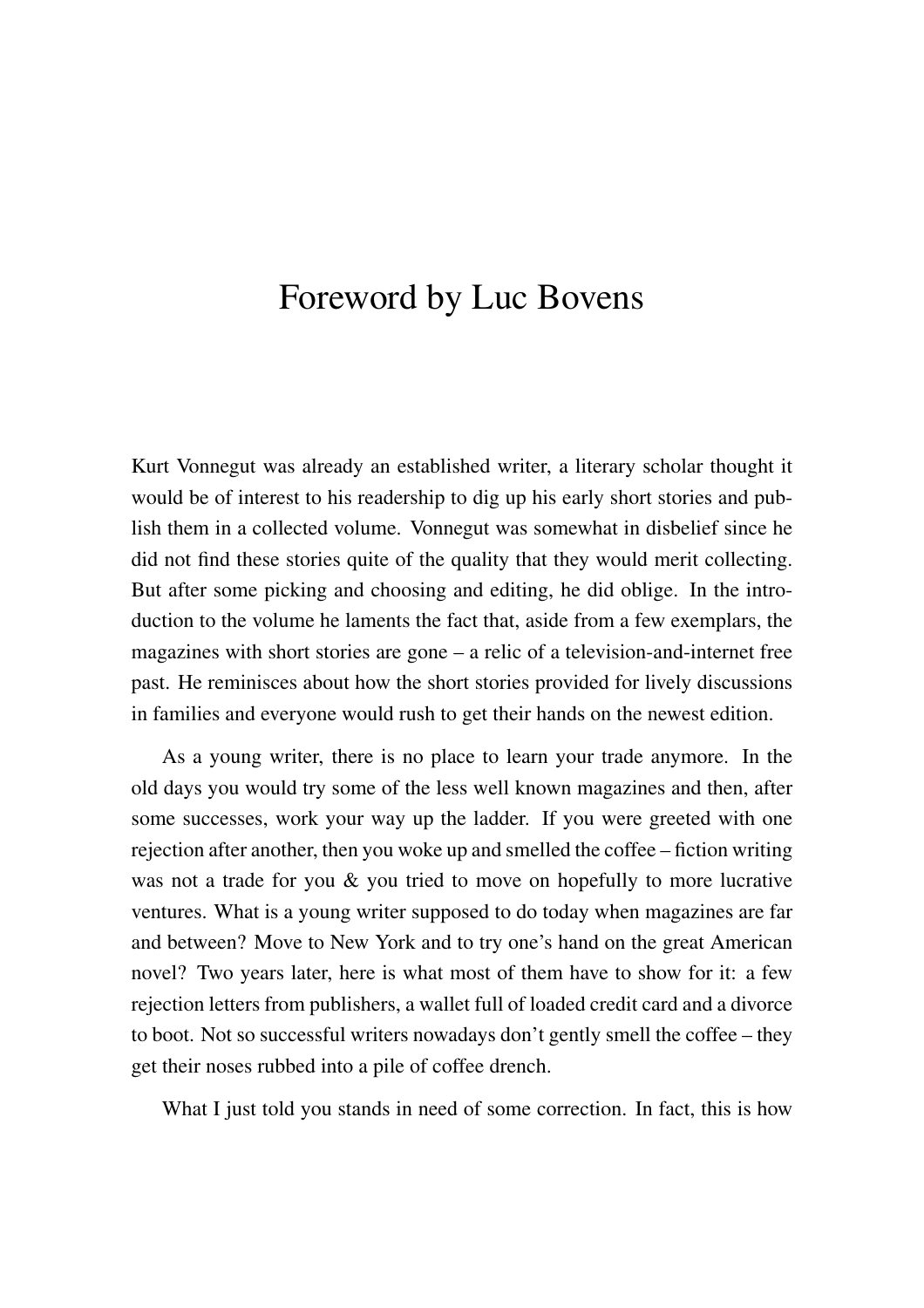## *Foreword by Luc Bovens*

I remembered the introduction. I couldn't remember the name of the actual book, but with some help from Wiki I learned that my inspiration came from Vonnegut's Bagombo Snuff Box (1999). However, there are some inaccuracies (the coffee drench being the least) and I have enhanced the story somewhat with a thread from Woody Allen's You will meet a Tall Dark Stranger (2010). My memory clearly played some tricks on me, but there you have  $it - I$  don't think Vonnegut would have been displeased with my continuation of his theme. Do pick it up some time – it contains some excellent advice on creative writing from the Maestro himself.

Let us carry on. Luckily analytic philosophy has travelled this route in reverse in the last fifty years. The mark of a true philosopher is no longer to have a manuscript on one's desk laying out an original Weltanschauung or a scoop on everything under the sun. Analytic philosophers have taken to heart Eccclesiastes 12:12: "... my son, be warned: the writing of books is endless and excessive devotion to books is wearying to the body." (New American Standard Bible Translation) Instead we teach our students how to isolate crisp philosophical points and develop them into short papers.

Students will invariably kick and scream that they can't possibly say anything in say 4,000 words. I remind them of Marc Twain's "I didn't have time to write a short letter so I wrote a long one instead." I tell them point blank that it is quite unlikely that they have much more to say on the subject than 4,000 words. But of course they have their heads whirling with precious ideas! My advice is to try to make a single point and develop it properly. Doing this well is a massive improvement on ninety percent of the books written in philosophy, which fail to make a single point.

If they are en route to become professional philosophers, these single points may come to fit together and constitute a novel take on a subject some day – in due time to be published in a larger piece of work. But the edifice then becomes more like a house of blocks with each block carefully sculpted and neatly fitting